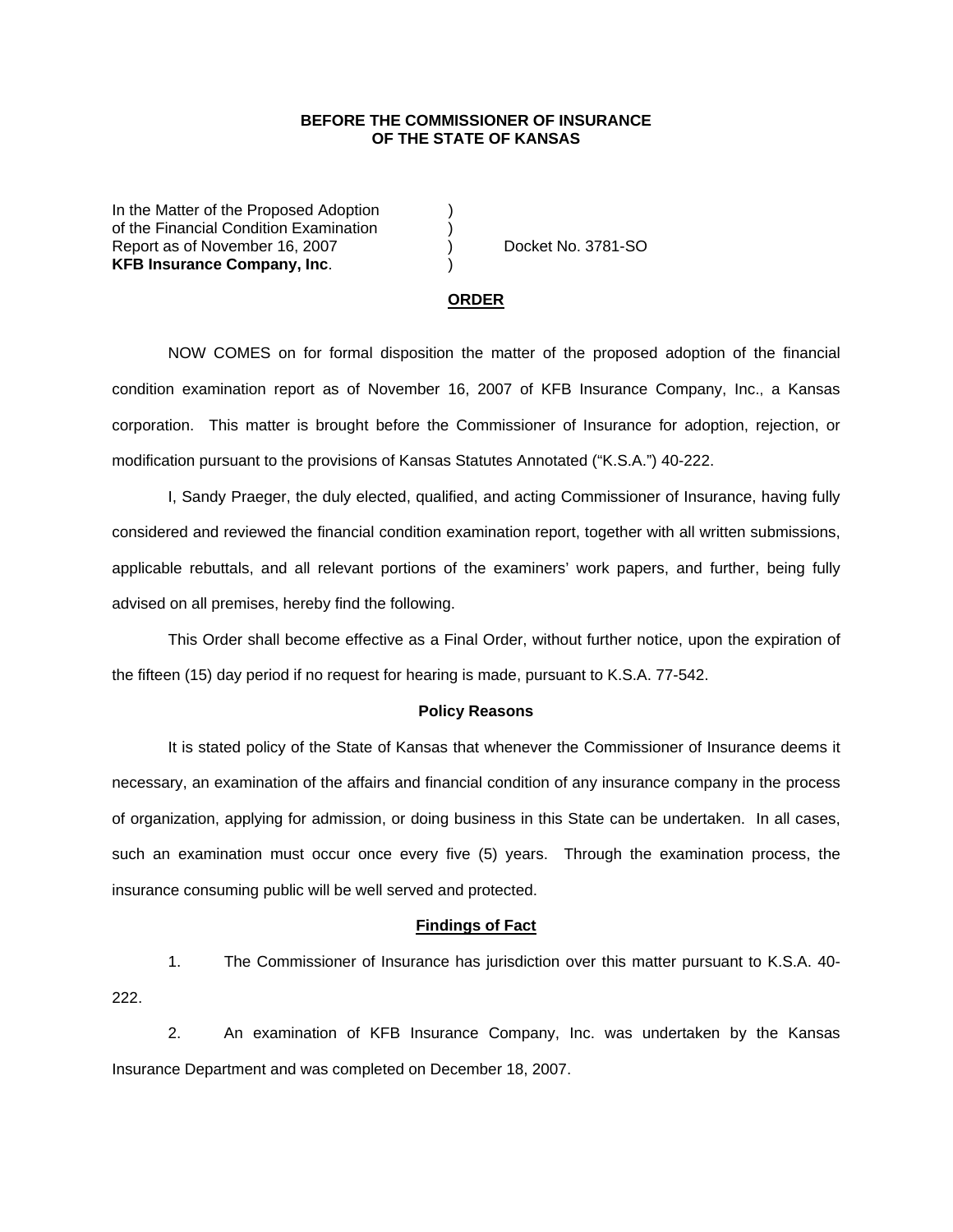3. The examiner-in-charge tendered and filed with the Kansas Insurance Department a verified written report of the examination within thirty (30) days following completion of the examination, to wit; December 6, 2007.

 4. Following receipt of the verified report, the Kansas Insurance Department transmitted the report to KFB Insurance Company, Inc. on December 17, 2007, with a duly executed notice advising the company of its opportunity to prepare and submit to the Kansas Insurance Department a written submission or rebuttal with respect to any and all matters contained in the report. KFB Insurance Company, Inc. was further advised that any written submission or rebuttal needed to be filed with the Kansas Insurance Department no later than thirty (30) days after receipt of the verified report.

 5. KFB Insurance Company, Inc. filed a written acceptance of the verified report on December 20, 2007.

6. Based upon the written submission tendered by KFB Insurance Company, Inc., the company took no exceptions to matters contained in the verified report.

 7. Within thirty (30) days of the end of the time period allowed for written submission or rebuttal, the Commissioner of Insurance fully reviewed the report, together with all written submissions and rebuttals provided by KFB Insurance Company, Inc. The Commissioner of Insurance further reviewed all relevant workpapers.

 8. No other written submissions or rebuttals were submitted by KFB Insurance Company, Inc.

### **Conclusion of Law**

9. K.S.A. 40-222(k)(2) provides:

"Within 30 days of the end of the period allowed for the receipt of written submissions or rebuttals, the commissioner shall fully consider and review the report, together with any written submissions or rebuttals and any relevant portions of the examiners workpapers and enter an order:

- (A) Adopting the examination report as filed or with modification or corrections. If the examination report reveals that the company is operating in violation of any law, regulation or prior order of the commissioner, the commissioner may order the company to take any action the commissioner considers necessary and appropriate to cure such violations; or
- (B) rejecting the examination report with directions to the examiners to reopen the examination for purposes of obtaining additional data, documentation or information, and refiling pursuant to subsection (k); or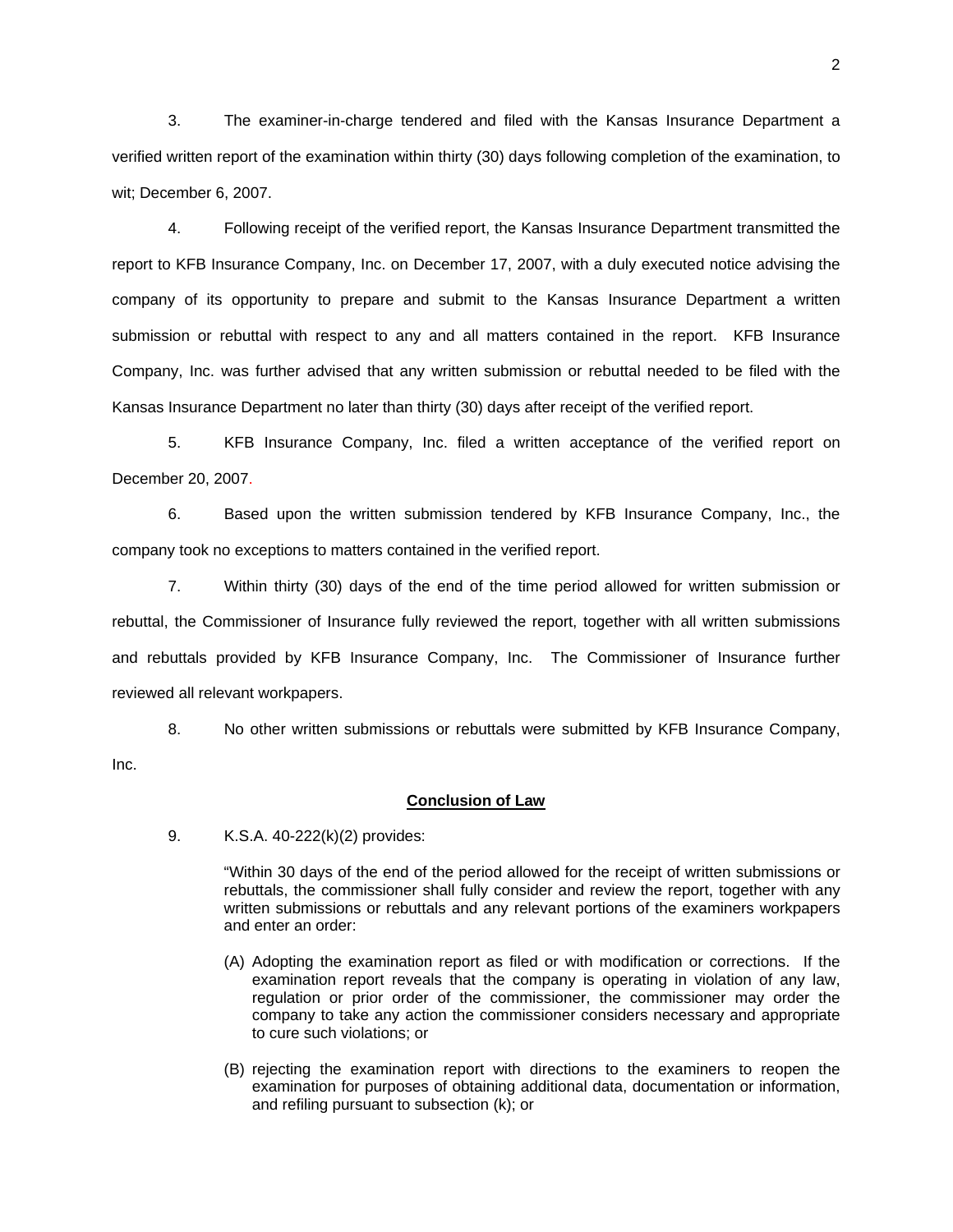- (C) call and conduct a fact-finding hearing in accordance with K.S.A. 40-281 and amendments thereto for purposes of obtaining additional documentation, data, information and testimony."
- 10. Based upon the Finding of Fact enumerated in paragraphs #1 through #8 above, the

financial condition examination report as of November 16, 2007 of KFB Insurance Company, Inc. should be adopted.

**IT IS THEREFORE, BY THE COMMISSIONER OF INSURANCE, ORDERED THAT:** 

1. The financial condition examination report as of November 16, 2007 of KFB Insurance

Company, Inc., hereby is adopted.

2. The Commissioner of Insurance retains jurisdiction over this matter to issue any and all

further Orders deemed appropriate or to take such further action necessary to dispose of this matter.

**IT IS SO ORDERED THIS \_\_28th\_\_ DAY OF DECEMBER, 2007, IN THE CITY OF TOPEKA, COUNTY OF SHAWNEE, STATE OF KANSAS.** 



| .<br><b>DEPARTMENT</b><br><b>CREATED BY</b> | S/ Sandy Praeger<br>Sandy Praeger<br>Commissioner of Insurance<br>By: |
|---------------------------------------------|-----------------------------------------------------------------------|
|                                             |                                                                       |

 \_/s/ John W. Campbell\_\_\_\_\_\_\_\_\_\_\_\_\_\_\_\_\_\_\_\_ John W. Campbell General Counsel